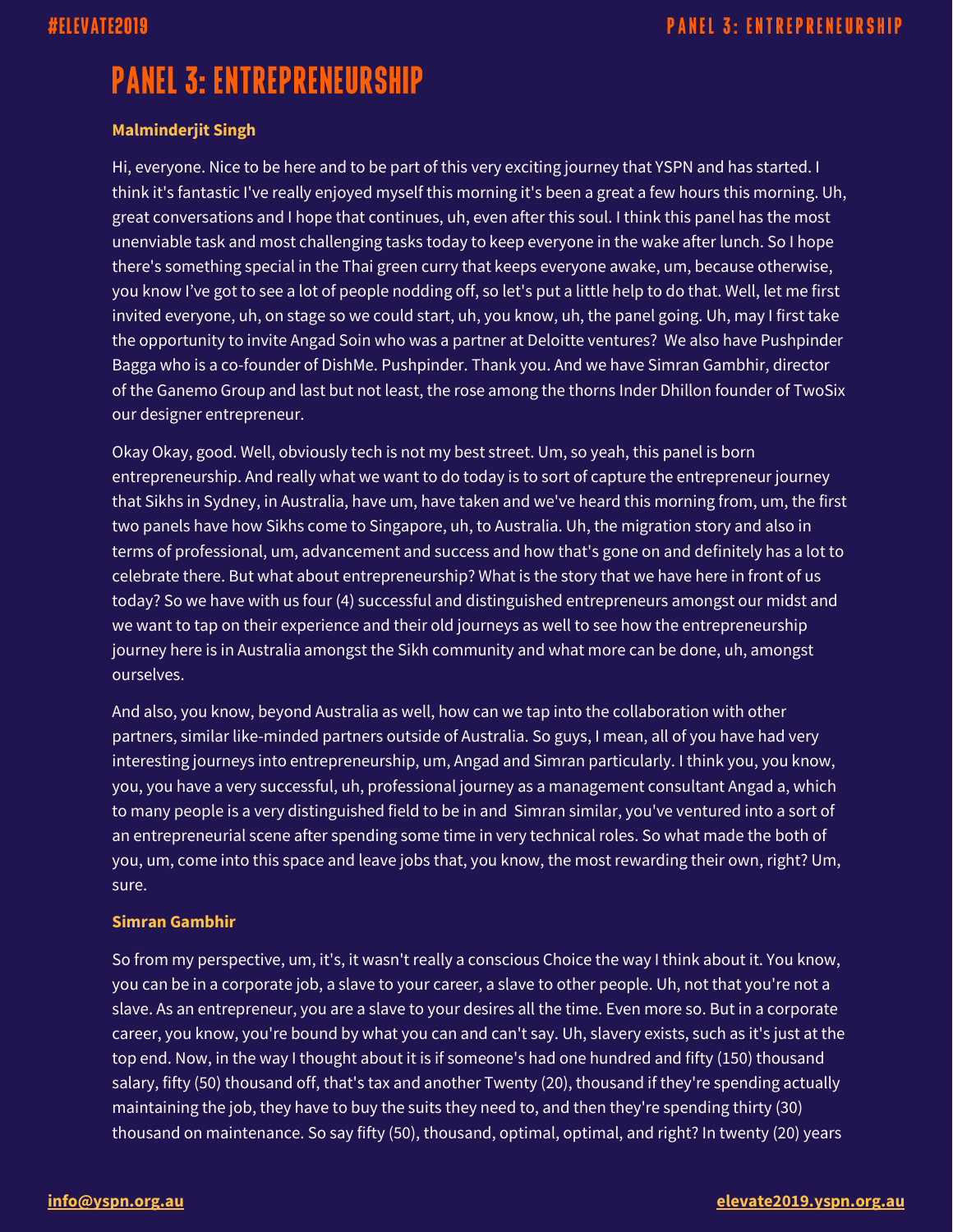of work, they will be able to afford a one-bedroom apartment in Sydney. Like, Hey, that's a meaningful life. So whether you look at money or whether you look at freedom, um, I don't think, uh, I mean I've had plenty of corporate jobs, but I've treated them like, uh, you know, one or two year contracts to sort of build up a little reserve and try another start up. But to me it wasn't like, I mean, being in a corporate job is just dumb.

## **Angad Soin**

So, um, as someone that's still a slave, yeah, obviously very stupid.

Uh, you obviously we're talking about entrepreneurship and I still work at a very large company. So I think one important message that you don't have to have a start-up. You don't have to be out on your own to take risks. We heard that in the previous panel. And so really the risk I took was that I wanted to move out of management consulting into venture capital, but I was lucky enough to be able to do that in the confines of Deloitte. And so I think an important thing for I want to think about is whether it's building your own start up, what, what is it that you're actually trying to strive to achieve? And if you can do that in your corporate career, there's nothing wrong with that. Um, if you want to do that on your own, there's nothing wrong with that either. It's not as glamorous as I'll, you know, I'm sure people will tell you I still have the nice safety net of being a slave, but I, um, you know, what, what they've all done is much riskier.

But nonetheless, when I was given the option of do I go to the U.S join a VC firm? Do it, the path that now thousands, hundreds of thousands of other people are doing, or the option was start something from scratch. And so the risk was that everyone was saying, you're never going to be able to do venture capital at a big four firm. It's not going to work. You're going to fail. And that's okay because if it didn't work, I would have learned something. You heard that earlier today. Take that deep end dive. For me, it was a simple choice in saying, if this doesn't work in three years, I would have learned a lot more than I will try to be someone else at another VC in the same path.

## **Malminderjit Singh**

Thanks. So um let's move on to Pushpinder and Inder. Pushpinder. You ran a couple of successful companies, opposites in India as well before you moved to Australia and interviewed not only left a career in finance, uh, but you also moved to, to, um, to Australia to start our own business. So what does it about the local scene here that got you, that attracted you to start up, uh, an entrepreneurial journey here in Australia? What are the ingredients here that you felt well favourable for that?

## **Inder Dhillon**

Um um, for me it was quite natural. I moved here, um, temporarily 12 years ago and um, [laughs] and I, and I did work in finance. I worked for Macquarie Bank and we actually got to transfer to New York with Macquarie Bank. My husband and I, we both worked for them. And um, so it was never a conscious decision to be an entrepreneur. Uh, it was just circumstances that allowed me to really think about what was fulfilling me. For me, the dream was always to, um, work in a financial institution or an investment bank, you know, in one of the top cities in the world. So here I was in New York in the middle of it all and it was just not fulfilling me. So it was time for me and I had, you know, the privilege to really reassess and self-reflect and think, okay, so what do I need to do that's going to make my day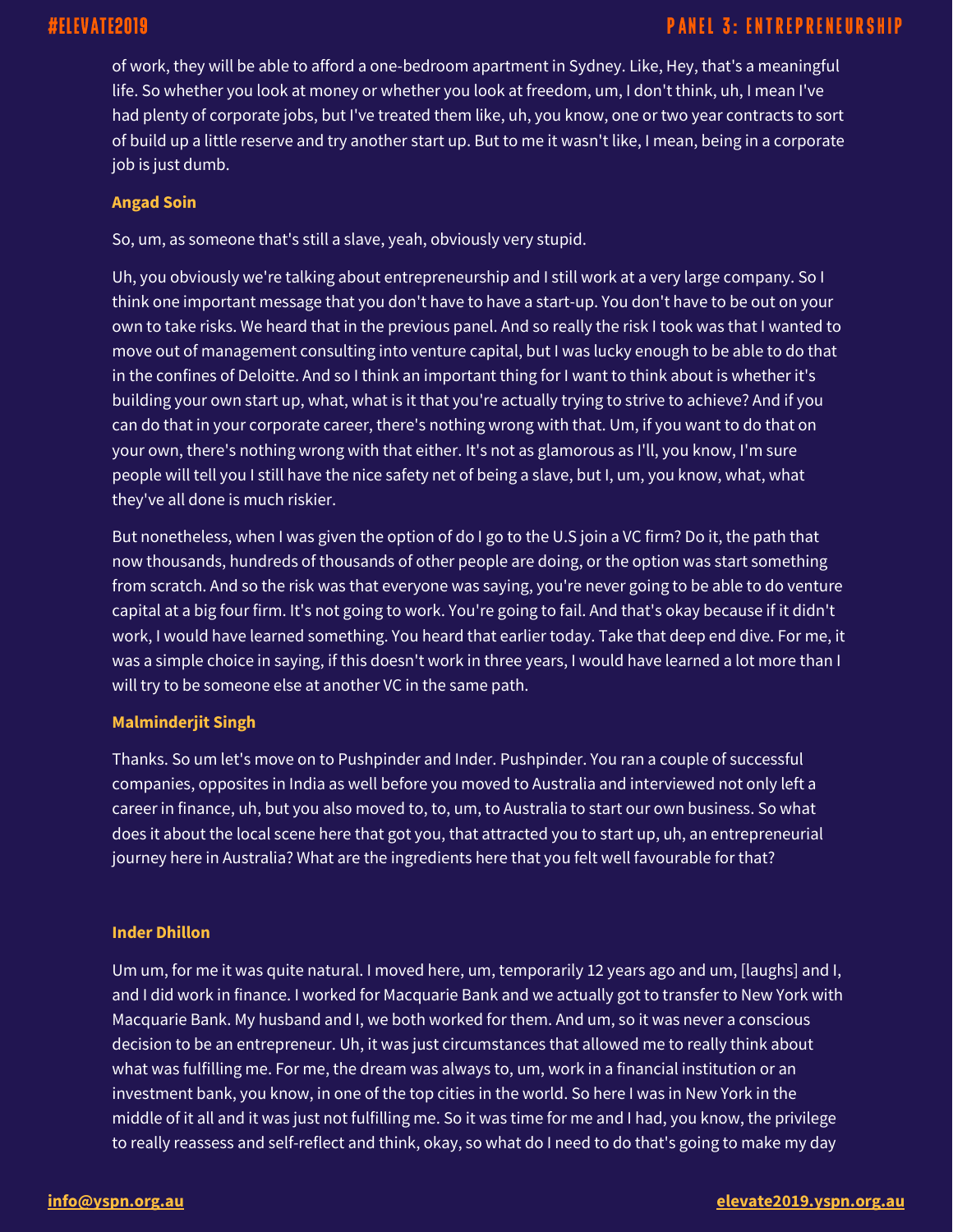more meaningful for me? That was something creative. And so I started exploring different creative outlets. And um, low behold I ended up in textiles which my parents used to do in the nineties (90s).

## **Pushpinder Bagga**

Uh I'd say that a, I didn't really want to move to Australia in the first place uh, I got a PR and I think it was going to expire the next month or so. So I had, so I'll just take a trump card and go down and, uh, didn't really want to be an entrepreneur cause I was happy with what I was doing uh, and then I think, probably the second day I was here and I was looking for a desk or line and you know, I found a bunch of entrepreneurs, uh, outsourcing a desk for half a day of work. And I said, well, here's a great opportunity to see, uh, the world here and meet people. And then, uh, use the desk, feel free in the city. And that was Adelaide. Uh, and I guess the next day when I went in, it was an incubator program with, uh, 80 entrepreneurs from across the world and including met mentors from companies who, you know, visited by 300 million, etcetera. And people like Simran. Uh, and I said, hey, you know, this isn't the wide-open world and I'd never known that opportunity existed, uh, in a small town like Janiger where I come from. And that was a big shot open for me to take a deep dive in and go forward with what was the head and that was the day. And today I'm still here, uh, punching guns.

## **Malminderjit Singh**

Yeah, have you guys seen, do you entrepreneurship capital in Australia sort of evolve over time and grow as, as we have seen, in a professional sense and also in a social sense that has evolved and grown for the Sikh community? Is that necessarily true for entrepreneurship as well? And I would like to also hear from, um, you know, Inder and Pushpinder about how you guys feel that compassed you all, your home countries as well.

## **Inder Dhillon**

Um, so I'm, I'm from Vancouver, Canada importing raise in Surrey. I'm sure you've all heard of Surrey. It's another Punjab essentially. And um, every single person I know there is an entrepreneur, um, in our older generation. Um, and the thing I really want to highlight is that there, them being business owners wasn't a luxury it came from necessity. The migration is very different here. So from what I've noticed, this is just from what I've seen is that everybody who's migrated here has come on a skilled visa, whereas in the U.S or in Canada, that wasn't necessarily the case. So if they didn't come up with an idea and start, you know, generating some money, they couldn't feed their family. So it came from that. So all of our uncles, our parents, and every single person had their own business. So that was the first thing that I notice here, that everybody's just a little bit more relaxed because they didn't have to stress out because entrepreneurs can be quite crazy.

So it's just a really high level of anxiety and emotions there amongst our community. Um, I end, uh, yeah, so here it was, everybody was a lot more skilled, I would say. So, you know, they've got degrees and much more educated and I mean, in terms of our parents' generations and stuff, um, so it's different. It's very different too um, and also Vancouver was growing rapidly, so they were all in the commercial developments or residential development, property development. So they were all kind of riding this wave at the same time. So it's very different to Sydney. I mean, that there are no real comparisons between the two.

## **Pushpinder Bagga**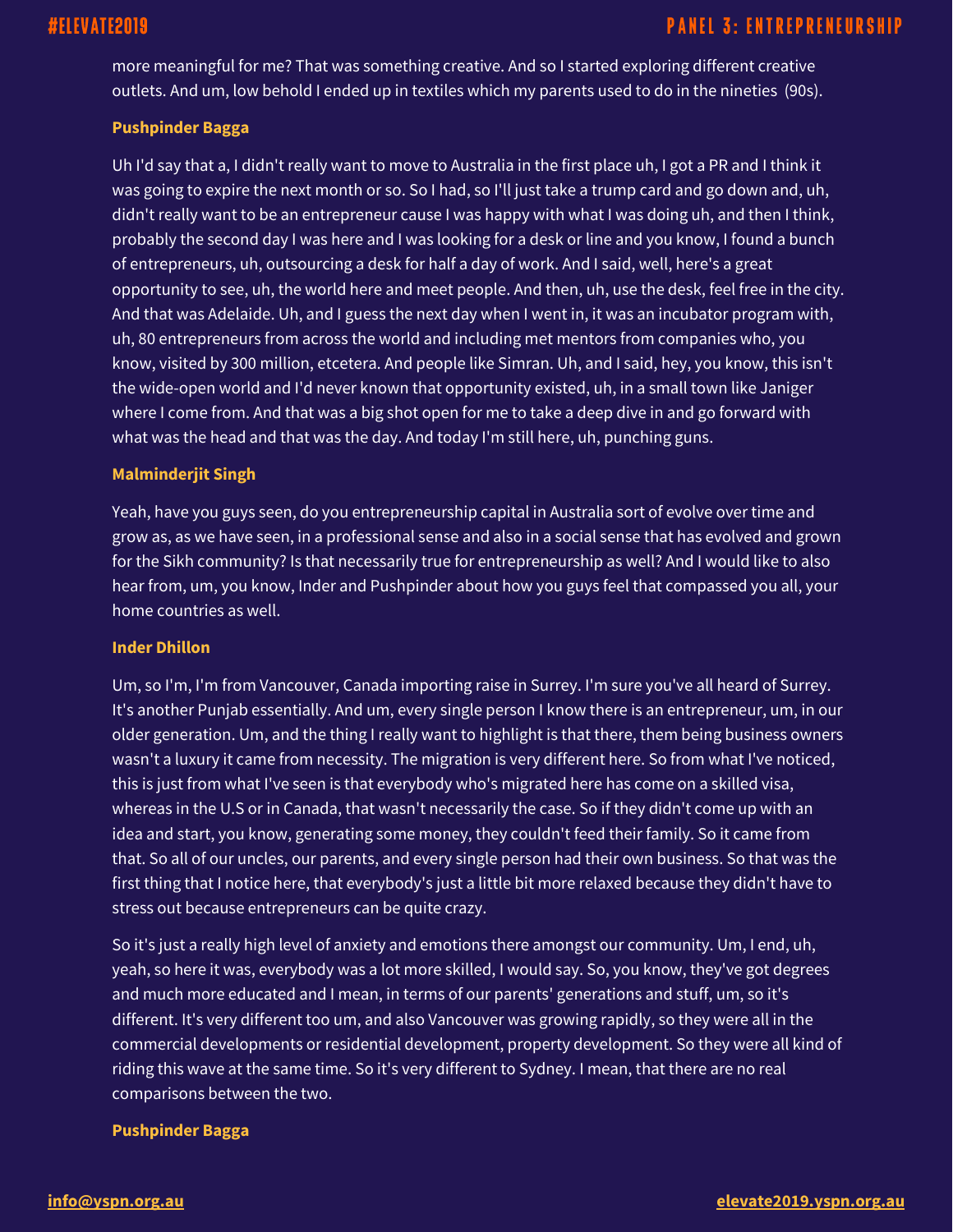Yeah. I and I think if you look over the last three years, it's changed dramatically, right? There's more money, there are more start-ups, and there are more companies. Um, everyone wants to be in a startup. Everyone wants to start their own company. So, the language has changed a lot in the last three years. It's, uh, they should really be nothing holding you back. But I think an important point is the necessity. So if you think you are going out there to do this for fun, but unless you really, really want to solve that problem, uh, you're competing with a lot of people that are going to be very, very hungry. And that can be difficult here because you can get very comfortable and so you can lose that hunger and, and you are going to need that if you're going to start your own company.

## **Simran Gambhir**

Um, so the way I've seen it change over the last twenty-five (25) years, in a way it is that, you know, before it was just the technologists that were building companies because you could, it'd be the computer in the backyard start something big. And the cost of starting something is what was, you know a trivial now it was just the cost of a computer in some skills. Um, I mean if you still start a car company, you still need a little capital. But for technologies companies, you don't, and it was just the people who were passionate about it that did it. So they followed through. It wasn't about monetization, it was more about passion and develop a passion. And, uh, I worked with a lot of VCs now and it's very easy to sift through. People probably see about four or five hundred (500) start-ups a year.

And you know, I'd be lucky if I come across one unique idea in the entire year that's just not a mishmash of everything else. One unique idea here after seeing five hundred (500) start-ups and uh, everyone's in a, just, they say they're in it to change the world. They don't want to change the world. They want to change their world. They want to be the billionaire because if they're a billionaire, they don't want the system to change. So a lot of people are in it for the money, which means there's a lot of wrong reasons for, for the system, which means there's a lot of fraud that happens. There's a lot of presentations without substance. Um, but there are a lot more good people as well. So I think in whole numbers good as well as bad as increased. But the proportion of good is harder to find.

## **Pushpinder Bagga**

I think I've seen, uh, the number of passionate people increases, but, uh, the number of hungry people not really, you know, punching their mark in the line for passion. I personally believe, uh, passion is, uh, temporary can die down a hunger mind because you really need that to survive so, uh, and that's the reason why a lot many people want to do stuff. They're passionate but then that passion dies down and, and because they're not hungry, they don't move on. And then, you know, they go away from entrepreneurship into a more stable sort of career line. And that's the difference of seeing here in Australia versus in the last five years versus, uh, the entrepreneurial journey I had in India where people were really hungry. They really want to do something, not necessarily that they were passionate about opening a store, but it's more so like they're so hungry to get ahead in life or create more meaning to their life or achieve a particular purpose, which is kind of a thing that is missing in that drive for passion in that every day modern-day entrepreneur here in Australia.

## **Malminderjit Singh**

Well, let's get a sense of perhaps from the crowd of, uh, you know, whether the passion is truly there and how deep that goes. How many of you are entrepreneurs currently? We've got a few hands up.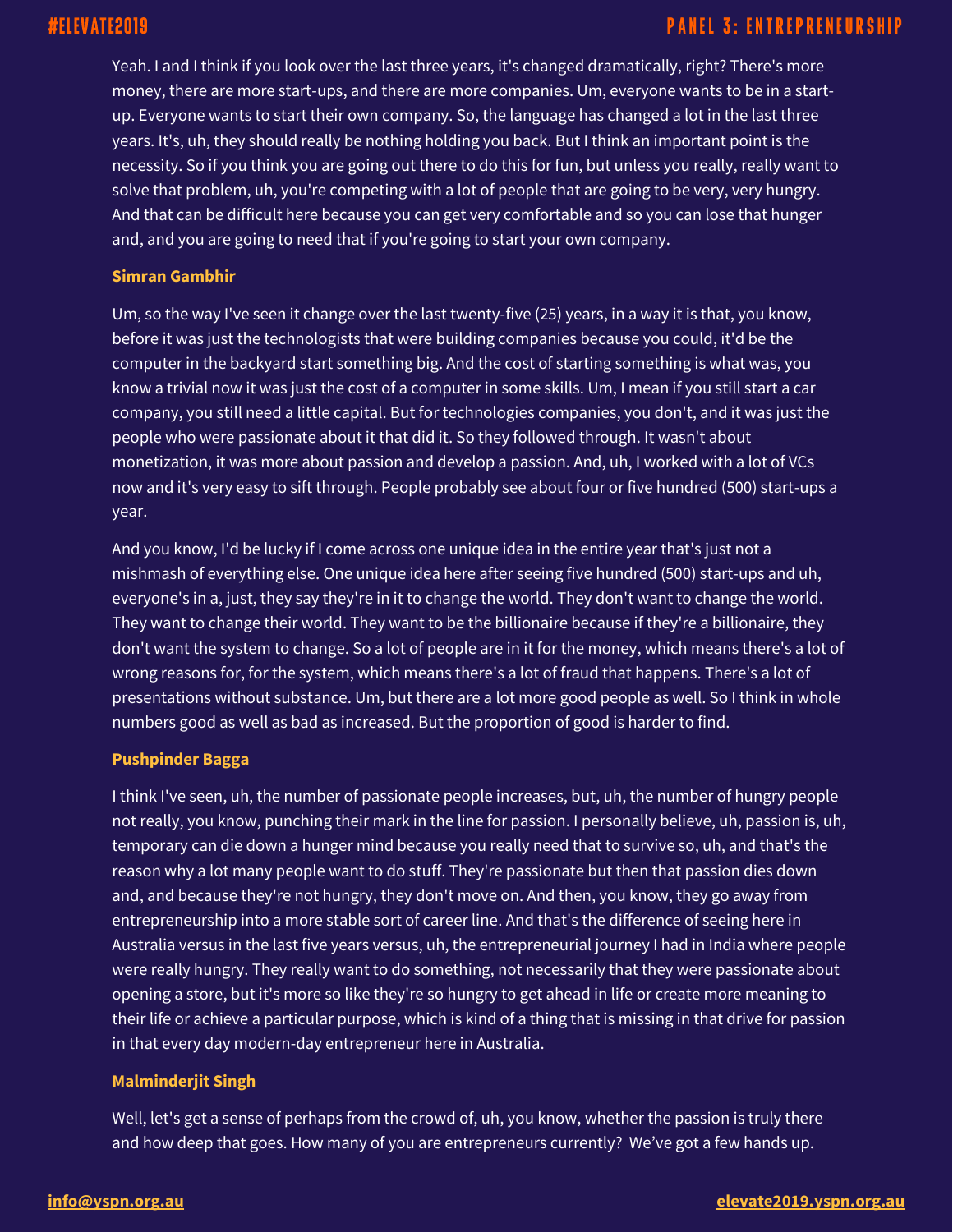## **PANEL 3: ENTREPRENEURSHIP**

How many of you here are not entrepreneurs but aspire to be entrepreneurs sometime in the future? Any inspiring entrepreneurs? Well, there you go okay learning Yeah, so I get what you mean. I know that that passion hasn't really been cuddled here as deeply as it would be elsewhere in the world.

Right? So, okay, let's say if you're going to celebrate entrepreneurship in, um, in, within the local community here today, what would you say What two or three key factors that were worth talking about or celebrating? But in the local Sikh community as far as entrepreneurship goes, perhaps or somebody I'm going to this time around.

#### **Angad Soin**

Probably not a good person to start with. I wouldn't know too much about the Sikhs entrepreneurial, but that probably says something in itself. So I think you know, why is YSPN one of the first people that backed it was Bali from Natasha who is an entrepreneur. But how often do you hear that story and you know, it can, you can very quickly forget that how hard it actually is to do what he's done and what his team has done and everyone that's supported him. Uh, and there are actually a number of other people in this room that have done the same, but we don't really talk about it now there's the, we talked about humility a lot throughout today.

Yeah and that being a big part of our community, but you have to balance and this is something I've had to learn over time. You have to balance that with still telling the good story, still telling a narrative and making other people believe it can be done. So that's something I think we need to really think about because we probably don't celebrate those successes enough.

#### **Simran Gambhir**

So, uh I'm not too sure about the Sikh community entrepreneurship, but in general, I think this ecosystem, how it's different to most of us around the world is that in Australia it's more as it's not a people saying it's a tall poppy syndrome. It's absolutely not. It's more as substance syndrome. You look for substance and we don't idolize people. We idolize, you know, achievements and work as opposed to just turn the person into a god if they've done something. Um, and as opposed to the U.S and many other scenes where presentation is, you know, you sort of ring bells around it and scream about it because you've made a presentation, over here. You still have to deliver some substance and a product that delivers some value. Um, and that seems to be the culture here, which I think is, you know, very different and that would go like in, in the entrepreneurs, I know, like are on Ronique and Ricky, uh, they absolutely deliver to that promise of delivering quality substance. And still not shouting out from the rooftops.

## **Inder Dhillon**

Yeah, yeah. I'm, I'm, is somewhat disconnected I guess from, um, the Sikhs community entrepreneurial scene as well. Um, and yeah, I think we can all name on our fingers like Ronique, Lilly and Guabon shipping that I would know have their own business here. Um, but it's, I think, uh, humility coupled with, um, they easily know, um, certain nonchalant approach by Australians here. Um, a creates this atmosphere where you really don't talk about your achievements and you really don't talk about how the business is doing. Like I, every time we meet a milestone, it's literally me working, you know, with the head and full of people. You kind of like internalize them and you don't want to be shouting about them because, you know, it's just, it's just not, I guess with normal here and, and it's not how we've been raised being Sikhs as well as opposed to say, you always have to be humble I suppose. Um, but if

#### **[info@yspn.org.au](mailto:info@yspn.org.au) [elevate2019.yspn.org.au](https://elevate2019.yspn.org.au/)**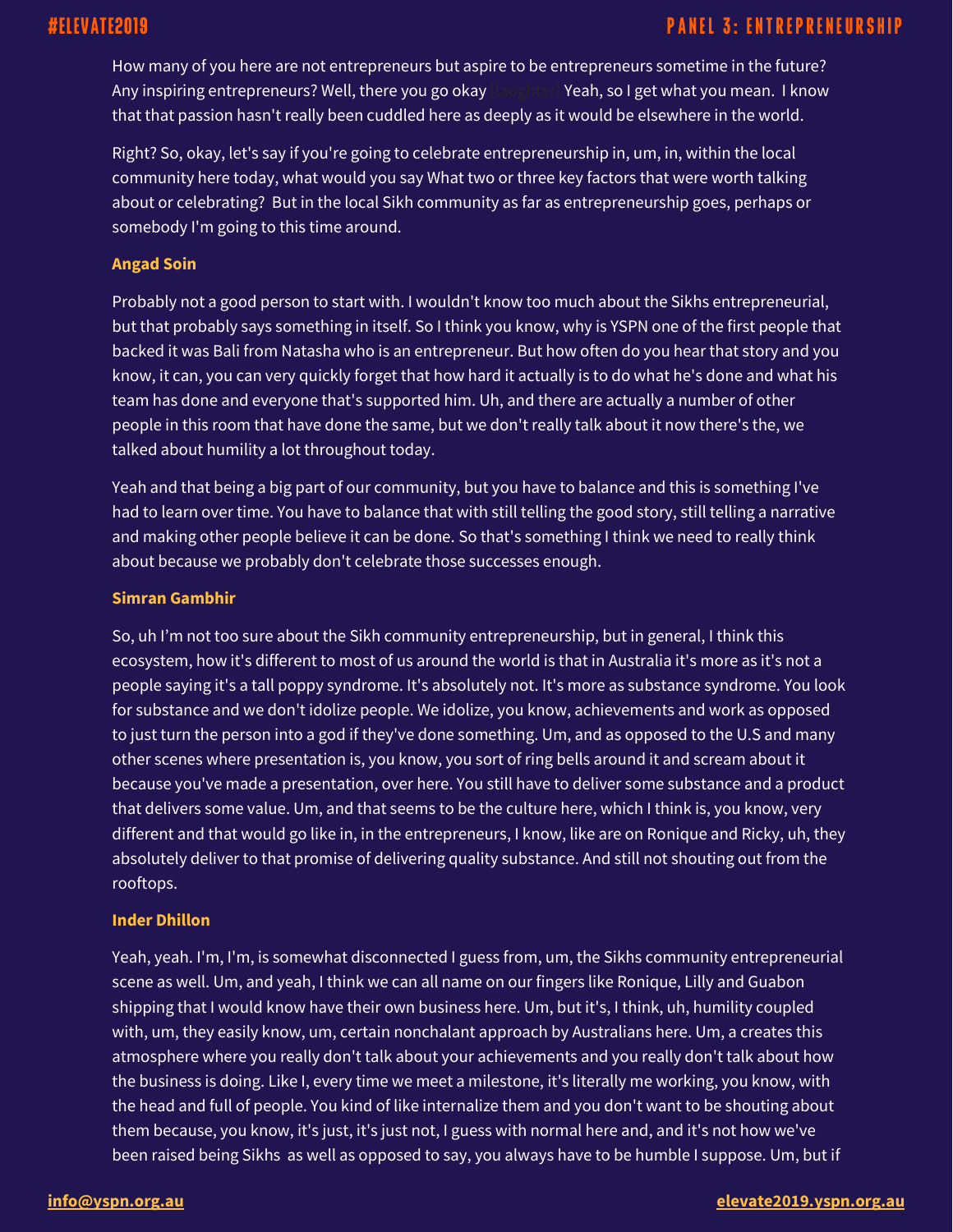you're in the US, I mean everybody will shout everything from the roof's tops. It's the same in somewhat in Canada as well. So I think the Australian culture mixed with the Sikhs culture really internalizes the celebration of achievements. And I'm sure there is probably people doing incredible things here, but they wouldn't be telling us about it. So I think us having this conversation and opening-up that dialogue would be really great because we can all kind of, um, you know, help each other out and, um, it's a lonely path when you're an entrepreneur, that's for sure.

## **Pushpinder Bagga**

I feel that, uh well, particularly focusing on the Sikhs community here, uh, I feel a lot of the features in our entrepreneur are kind of already built into Sikhs, you know, uh, from the culture. Uh, yes, humility while I heard about, uh, people talking about it. But I think with that comes with what the modern world is going through. A lot of dishonesty, uh, when people liking trust, uh, people like the feeling of just being human. And I feel as Sikhs and I've, I've seen that a lot of, a lot of instances.

So, for example, if I go to get an auto-rickshaw outside Kashmiri in Delhi and I'll have a heard of people, uh, just far away from the pre-booking sort of what Richard said, we'll do this, we'll do this, uh, and we'll charge you one hundred (100) bucks. We'll charge you, uh, you know, Fifty (50) bucks. But I don't, I don't know why because of if I'm a Sikhs not, but I'll, I'll definitely trust the guy who comes into a turban and says, I'll charge you twenty (25). So there's kind of that capacity of that, uh, a turban guy saying always doing the right thing, always creating trust in always being human first. And along with being humble, I guess. Uh, it's one of the keys takes that we don't really need much to be entrepreneurs. You know, we just need to take that first step and everything else is already built into us.

## **Malminderjit Singh**

That's interesting. So I think one of the things that we've also notice about Sikhs around the world is that they tend to be quite traditional and conservative when it comes to employment choices. I mean we've heard from the panel this morning as well, so and so's parents wanted them to be a doctor or a lawyer or you know, an accountant or whatever. Um, do you guys see that those values, those very traditional values steeped in the society here as well, especially when it comes to entrepreneurship and to professional choices? And I'm really pointing to the direction of the future economy here are Sikhs here adventurous to jump on that bandwagon or still we more risk-takers.

## **Angad Soin**

I think we've got to also be careful about the narrative we keep telling ourselves. So although what we've heard today is true and I was saying to Inder, the other Inder earlier, that when he was sitting on stage telling his story, it was almost a mirror image of the same jobs I turned down and disappointing my parents too. But the reality is, as we just talked about a bit earlier, there are actually quite a few entrepreneurs in the room. It's actually, it's actually built into a lot of our community. There's a number of us back in India that are mostly entrepreneurs that run their own businesses. And so I think we have to stop talking ourselves into that mentality, of course, your parents wanted you to have some of those more traditional jobs for safety and security. But then let's reset that narrative because now you do have the luxury of living in a country with an education.

Uh, and I think an important thing for everyone that wants to go become an entrepreneur, whatever that means, it doesn't have to be in technology. Learn how to live on the bare minimum you need,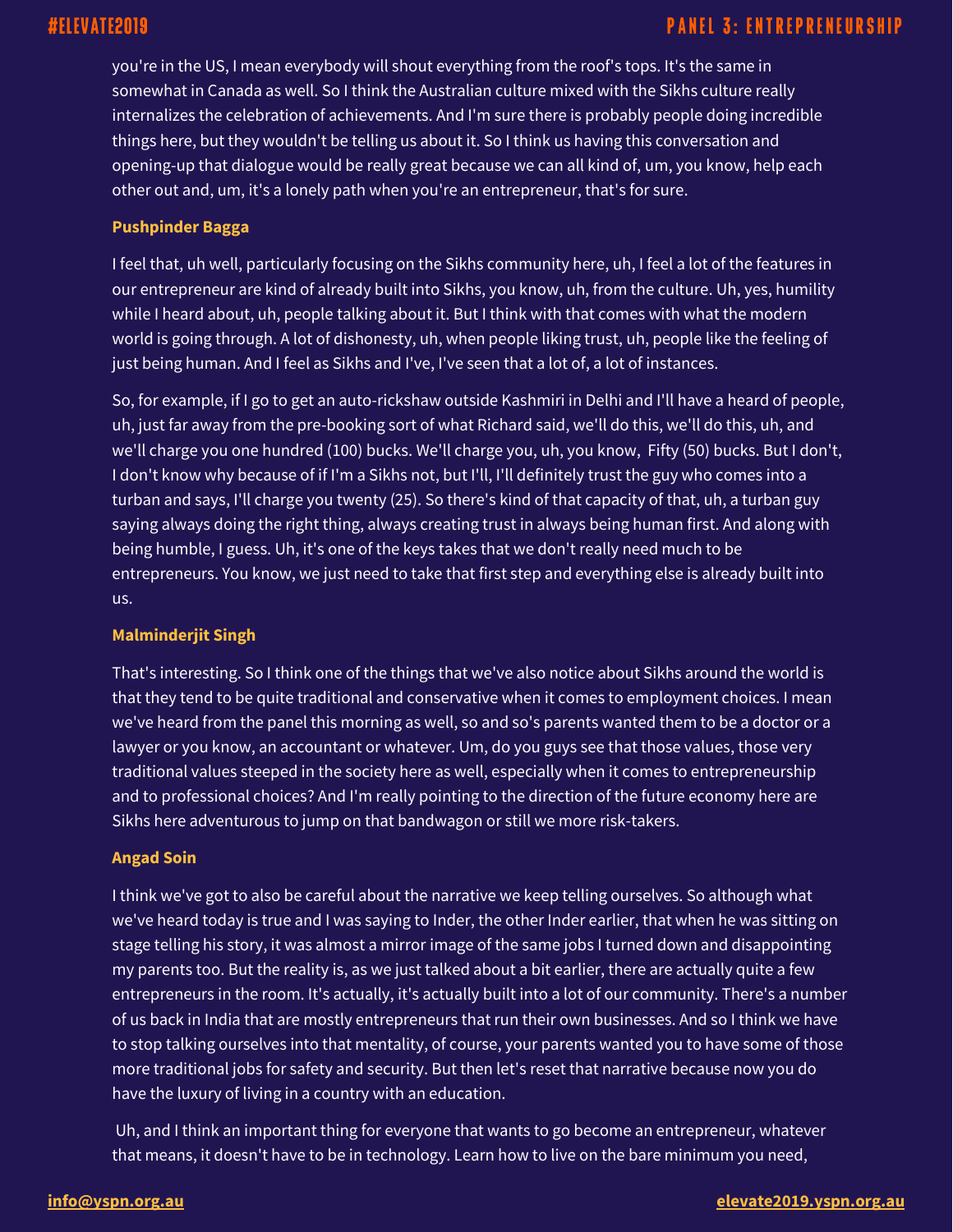right? So, uh, the bare minimum wage in Australia, if you're educated is actually a really, really good wage. And you can get by, you might not be able to buy more than a one-bedroom apartment, but you'll have a one-bedroom apartment that's much better than most people in the world. So if you remember that as a bare minimum, you actually have a lot that you can do and a lot of risks you can take if you don't get yourself into an unnecessarily comfortable life.

## **Simran Gambhir**

So I think from my perspective, like in, in terms of like you said, uh, I would question, uh, sorry, uh, I mean I don't, uh, except the statement that's, uh, that we risk-takers . At least that's not my experience. Um, my parents are probably just glad I'm not on the streets. Um, so anything above that was a bonus for them. They didn't want me to be a doctor or anything like that. So, um, I haven't seen that level of disappointment in my parents. I think they just have, you know, your own life. Um, and, and they just said, do whatever you want, just enjoy it, you know. Um, and I actually find that and they say, you'll find a Sikhs in, a potato anywhere in the world. Um, so you'll, you'll find people trying different things, doing different things in the Sikh community, uh, that are not bound by as much traditional.

I think they are actually typically experimenters, um, and completely agree with Angad. But you know, we do, we are very, very fortunate that we have a safety net here because of I, I tell every entrepreneur you've got to have like VCs will tell you, you've got to risk everything because that's in the VC interest. It is not in your interest. It's in the VC interest because the VC would need one out of fifty (50) start-ups to succeed. Then I give a stuff about the other forty nine (49) and that's the truth. Better than okay, if you live a die, right. Um, but what I said, every entrepreneur finds out what your sustenance level is and then go for the big growth. We are very lucky in this country that the government subsidizes assessments so you can really afford to take big risks. If you don't take a risk here, you're not going to take a risk anyway.

## **Inder Dhillon**

Um yeah, look, um, I think it's, I absolutely agree with the narrative that you've said that we've, there's such a narrative around, I'm expected to do this, I need to do this. My parents are going to do this at the end of the day. Um, you know, that's, that's them projecting something onto you and it's, it's bound by the limitations of what they were exposed to. Um, so for them, they, they want you to have stability in their lives. They want their child to be taken care of it. For them, that means a steady job. So that's what they're projecting onto you. However, we have access to exposure to so much more information and we know that start-ups can succeed. We know that you know, being an entrepreneur, although it's very difficult in the beginning, it's got a lot of successes that you can see at the end of it. It's got flexibility. It's got so much freedom. Um, so that's a risk that you need to take. And, and in order to be a, an entrepreneur, you just have to be really confident in yourself and confident in, um, what you believe in and really appreciate and respect where your parents are coming from, but realize that it's limited to what they were exposed to and not take that on board as like ask for gospel, I suppose.

## **Pushpinder Bagga**

So I kind of agree with what Angad said and Simran said. Uh, I don't necessarily believe that Sikhs are conservative in and guess the same thing is a, I think they get comfortable very easily. Uh, and I don't think there is a lot of growth in comfort cause if you look at a lobster, you know, uh, oh when a lobster is born, it's got a small shell and uh, it very easily grows out of the shell. But what really happens is, uh,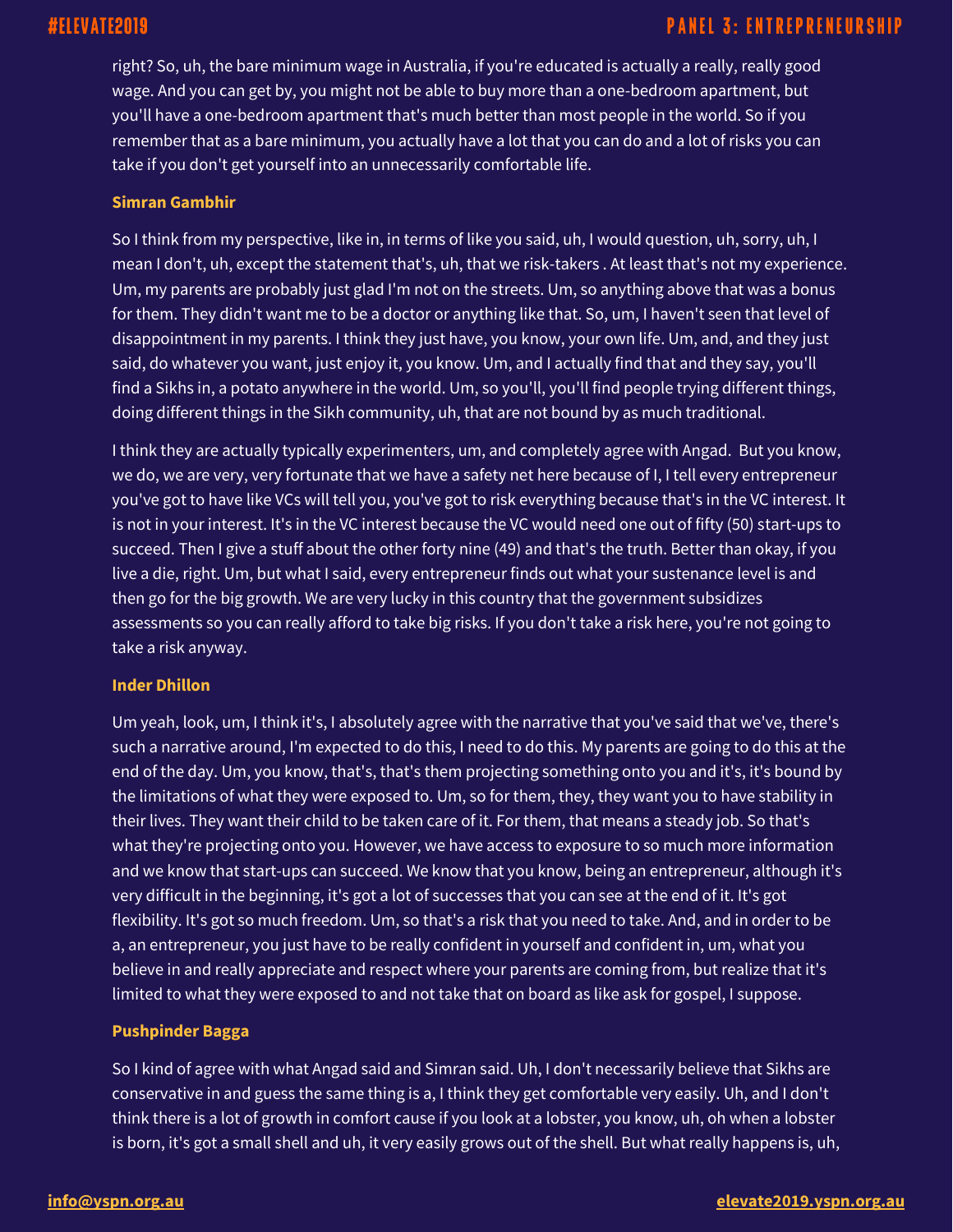## **PANEL 3: ENTREPRENEURSHIP**

it gets scared that people are going not people, outdoor animals are going to attack it. And what it needs is a bigger shell, but then it can't have a bigger shell. See if at that point the lobster goes to a doctor, the doctor will chop off everything else and says stay in the shell. But instead of that, the Lobster does is it finds a sort of a hide or a show or, or a big stone and then it hides and sheds off the shell and grows a new shell, which is a bigger shell.

And then within a few days or a month, the lobster grows out of it. And then it does the same process again and again and again. So there's a lot of growth in that uncomfortable, uh, place where the lobster is. And that's what I feel that, uh, we should explore is we get so comfortable by the facilities that we are given that we're like, okay, well this is, uh, enough for us. But then the real growth lies in you becoming uncomfortable. You living in at a fifteen hundred (1,500) dollar a month, uh, you know, eating a ten (\$10) dollar meal a day, uh, and just, uh, piggybacking right at somebody else's expense. Uh, that's the real, I think the challenge and the beauty and the fun or the life that you can literally get here in Australia if not in India.

## **Malminderjit Singh**

I guess to some extent, um, you know what the difference is between someone with substance and without as also this whole narrative of entrepreneurship being a very sexy journey. And I'd like to hear what you guys think are some of the pitfalls for entrepreneurship at [inaudible]. Something aspiring entrepreneurs in the crowd today and out there, what they should do. What should they be looking out for and should they be, you know, open to, uh, looking at failure and embracing it openly? Is there other learning points from that? And is that something that is a necessary ingredient for an entrepreneurial journey, a successful what that is?

## **Simran Gambhir**

Sure so, um, I mean, failure these days I think has been idolized way too much. I think you have to be absolutely terrified of failure. If you're not terrified a failure, you've failed already, you prepare to fail, you might as well just fail. I hear entrepreneurs talk about, you know, I've only had five (5) failures. How many of you had, you know, it's, it's, it's like an award they've won and the lesson is not in the failure. The lesson is in the learning of why it failed and they missed that entire point when they embrace failure, I do not think you should embrace failure. You should be absolutely terrified with your life um, [inaudible] start up that's doing very well in Sydney. Monday, he went to an accelerator I was running and the only reason he didn't quit because he was terrified of telling his parents that he'd failed. And so he lost it one more day, one more day, one more day and it actually worked for him. It raised over ten (10) million and the rest of it now, and he's doing quite well. Um, so I think you do have to be terrified of failure, but when it happens, your attitude to it and you're learning from it, if you can do it and regulate your emotions to it, that's when the real growth will happen. So it's a necessity, but it can't be a desired necessity.

## **Inder Dhillon**

Uh Huh. Um, I work in fashion and, um, you gave more no's than you will ever get yeses when you're trying to build your brand. Um, that's in trying to get editorial, trying to get press coverage, trying to get into your retailers, um, and production. Um, we always laugh, and I'm gonna apologize if anybody takes offense to this, but we always say designers are everybody's bitch. You are the PR agency bitch, you're the manufacturer's bitch, and you're everybody who's consumers.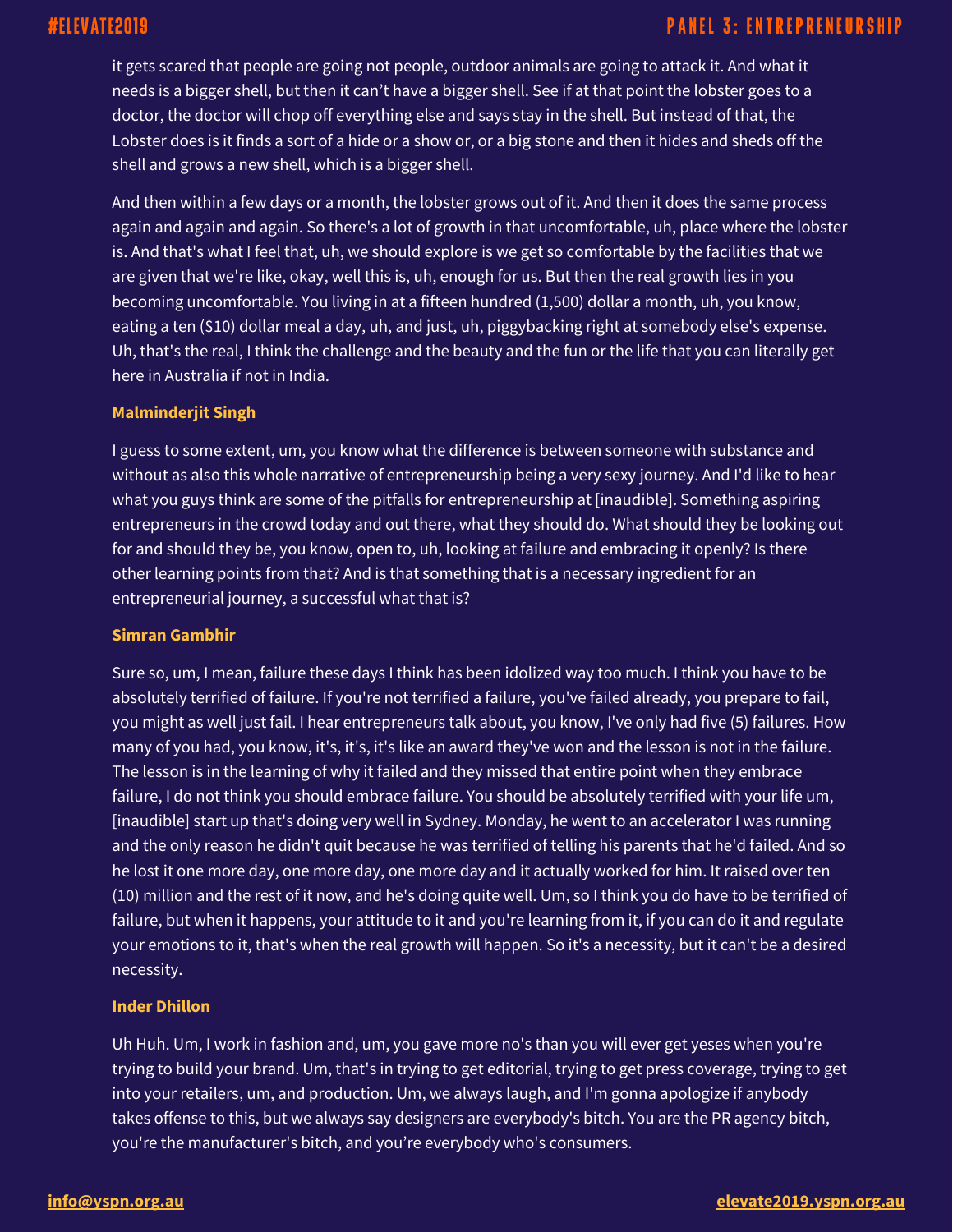So you're stuck in this space where you're trying to please everybody. And um, so you get equipped to handle failure and no and rejection very early on. And if you haven't got an act for that, then that's something you've really got to work on because, um, as you said, you, you're going to keep learning from every single door that's closed or everything that's failed. Um, because it's not disliked manual that you're reading. So when you've, you're chasing this dream of doing something that's different, the, there is no rule books so that you failing is your learning. So you'd say, yeah, definitely be ready for it. Don't be proud of it, but learn quickly and move on.

## **Simran Gambhir**

If I can also just quickly talk about, uh, you know, you said, uh, like people idolize, uh, and it's got this prestige about it. Um, you know, could the casinos, ten (10) years ago when they had the pokies and you could put coins in them, they used to have metal bottoms and you know, one person, one pokie yet of a hundred was Pena. And it sounded like the whole casinos Pena. And everybody thought this is amazing, right? And, uh, when they moved to digital cards, they actually lost a lot of revenue because not every, everybody knew everybody wasn't winning. And entrepreneurship is a bit like that. Now all you hear about is the one in a thousand start-ups that worked and it had a lot of luck to it. It had a lot of, you know, we think the entrepreneurs have something special about them. They were damn lucky. They were damn lucky enough they had to do it again. They'd probably be miserable failures because they would just statistically, um, so there's confirmation bias and we get influenced by it. Um, so I think the reality of entrepreneurship needs to understand, like, are you, when I say it's dumb to be in a corporate job, what is dumb to be an entrepreneur if you're not willing to risk your marriage, your life in, you know, the rest of it. So you've got to understand what the risks of it really are.

#### **Inder Dhillon**

Is this as real it gets? Telling life stories right now.

## **Angad Soin**

So everyone in a corporate job starts a start up at running a start-up, [inaudible]

[Laughter]

**Inder Dhillon**

And repeat

## **Angad Soin**

I think that um, yeah, it, it's inbuilt that people will struggle, right? So I think to be careful with the word failure. I think what you're hearing here is that you shouldn't strive to fail, but you have to be comfortable that things won't go to plan. And in reality, and you heard this from the people that have ascended in the corporate career, the same thing happens. Things don't go to plan. So I think you have to build resilience regardless of what career path you follow and be prepared for it. Just know it's, you have a less safety net when you do entrepreneurship. Um, and if you are going to do it, go build that community around you to help you as you go through it.

Because that's the difference between a corporate career is that when you are struggling, there are other people right around you in the same building that can help you when you're doing it on your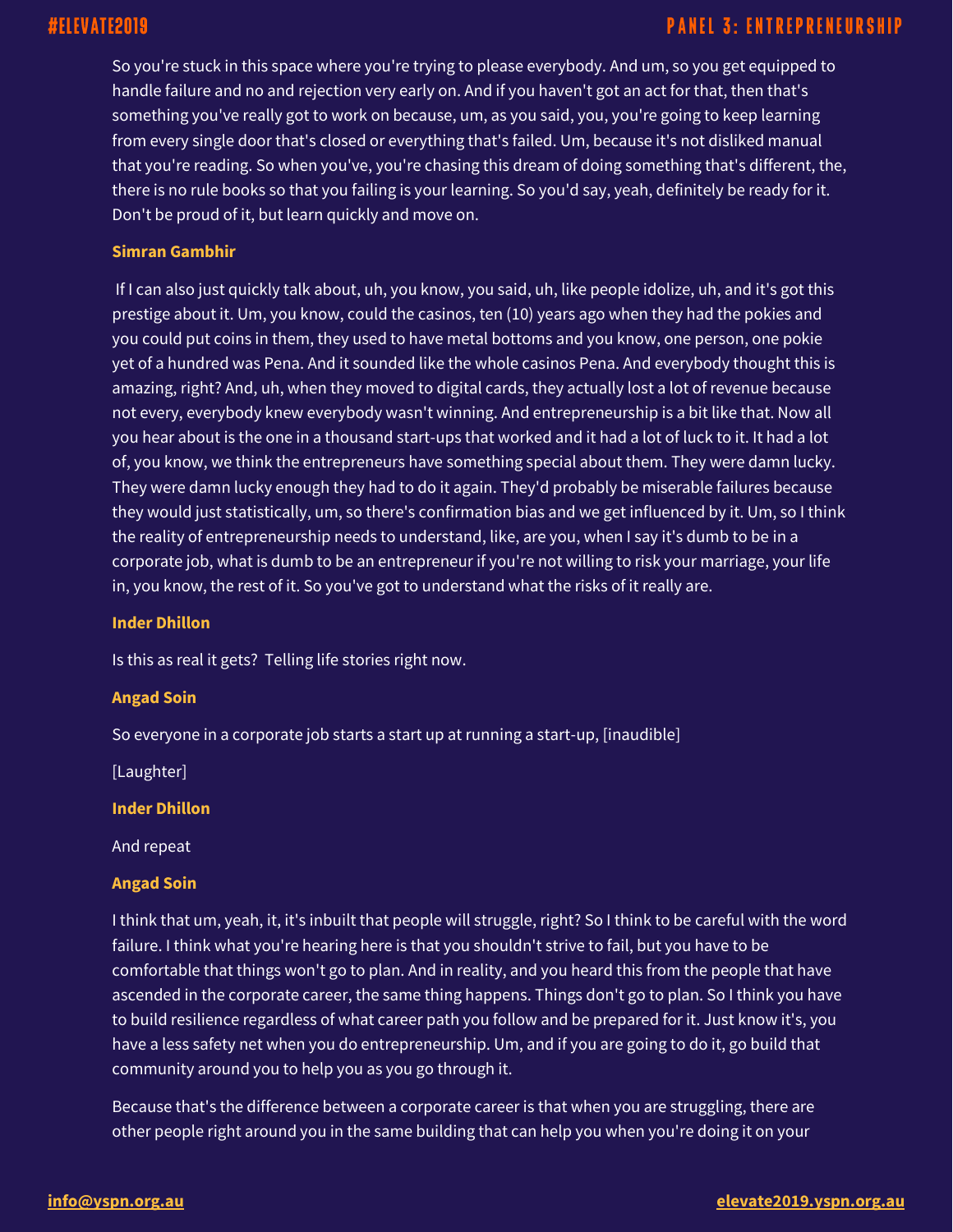own. They're not sitting next to you. You've got no one to turn to. And so that's probably if you are going to do it, don't be scared about doing it. But start building the network. Start building and learning from people that have done it, uh, and start learning the ability to listen to what you need to, but you know, ignore things because everyone will always tell you things might not go to plan, might not work. Learn from it, and make sure, you actually set out with a clear objective of what it is that you're trying to achieve and learn from that. So if it doesn't work out, you know, you've achieved something in those, in that time.

## **Pushpinder Bagga**

So I think pitfall is more so very personal. Uh, if we think that's a pitfall or a failure, that's a failure. If we think we lose our savings, uh, we've lost something in life, uh, then yes, it's a failure. Uh, if you think that we've lost hair, we've gained a little bit of tummy and you know, my shoulders not working, I haven't worked out in the last ten (10) years. Uh, you know, why the relationship is not working fine and I've not gone to the house. If that is a failure and if you define that… that is a failure then it is a failure. But what I'm saying is that it isn't, you know, it's a, if you've, and it's all starts with we'd having a defined purpose is why are you doing what you're doing? And that needs to be defined first. It's not like I'm an entrepreneur tomorrow, I will do this.

That's a very easy thing to do. But why will you do this? And why is it important for you rather than for anybody else? And, and that's one of the things that I guess when we are presented to investors, our customers, the first thing that we do is why are doing what we're doing and why is that important for you? And then for me. And that is the reason why you will still persist and say, okay, well it doesn't matter if this is a setback, I'm going to let it go. I'm going to pass on because my whys is really important for me. Uh, it's, it's really important to have a strong why. And then all these small pitfalls doesn't really, you know, they don't really matter they're not pitfalls anymore.

## **Malminderjit Singh**

Great, on that great, thought-provoking, note, uh, we open out the questions from the floor, so are there any questions? Please raise your hands. We'll get the mics around. Yes. The gentleman over here.

## **Question from audience**

Hi there. Um, so I had a question, um, relating to, so I'm basically working on something and myself and one thing, I always knew this, but experiencing it was different where like I was at the point where every day, um, it would seem like I would have like an obstacle and it felt like that would derail the entire project and I'd have to get up. But then, you know, you just keep that focus vision and you keep on going and somehow you find a solution. Almost like serendipity. Like, you know, you, it just comes to you.

Um, but one thing like I really found, and I'm really appreciative of this whole event because I've met a couple of people with a similar mind-set, but I found in general, it tends to be very isolating because especially with parents like Simran, I'd love for you to, you know, tell that the, you said to my dad because I'm like, that's the kind of mentality I have as well. But like, it's hard to explain it, um, to other people, but how do you kind of build a network of say, entrepreneurs who have that same vision? So at least you can, um, do you know what I mean? So you can stay focused on your vision because otherwise, I feel you need like that I feel like entrepreneurs have a certain kind of mind-set and it can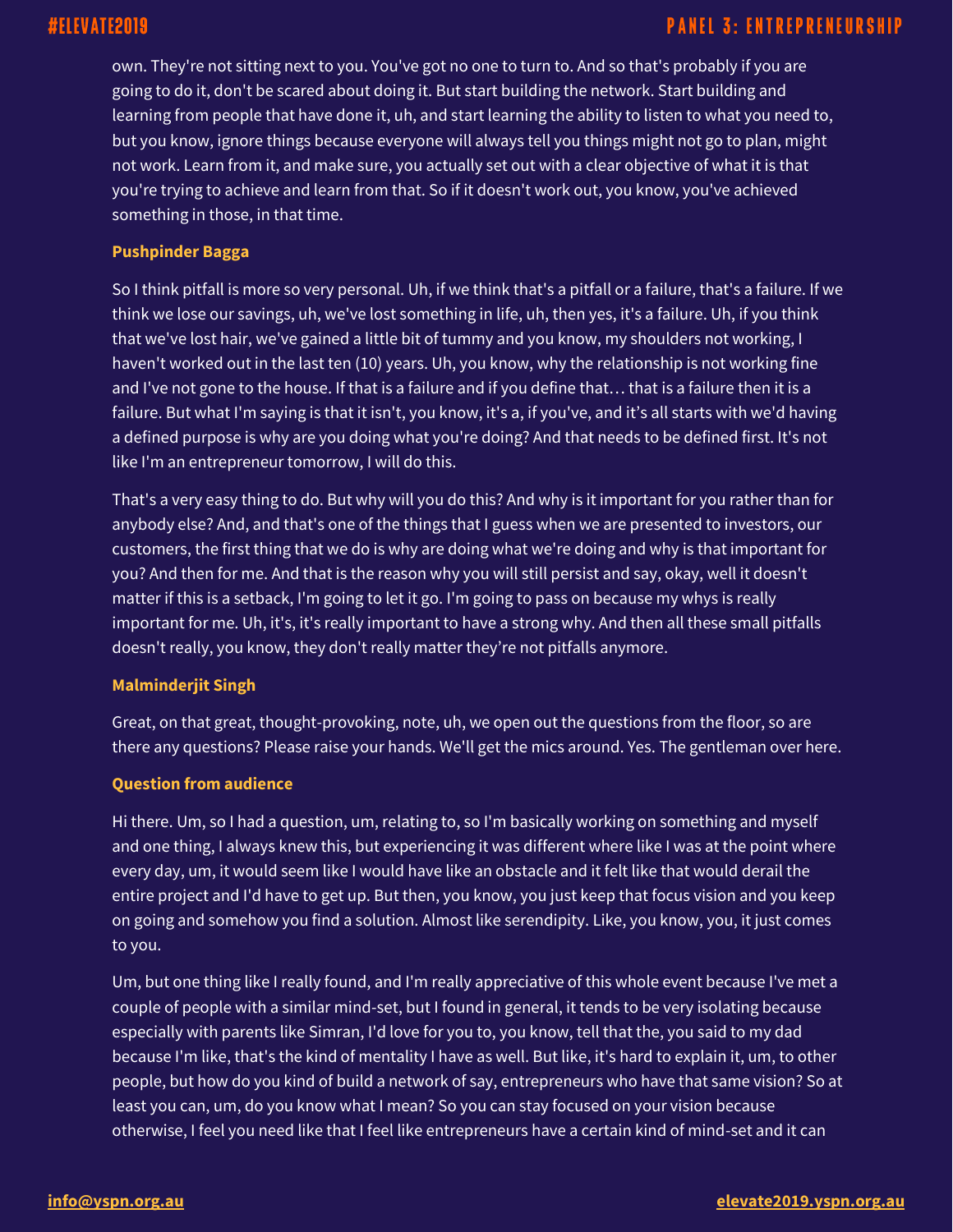get very isolating, um, when others don't have that similar mind-set. So what do you guys have experienced in how to create a network and how to just, yeah, if that made sense.

## **Simran Gambhir**

Yeah um, it actually does. So firstly on the obstacles, you know, um, my kids just went to year seven this year. They're coming home every day saying, Dad, I've never done this type of math before. I'm gonna, you know, I can't do this every day is I can't do this right? And I'm like, well, I don't tell them you're a failure today you're a failure, right? It's, let's solve the problem right? So the obstacles that are a natural cause of life, you ask any persons a school, university, every single day is an obstacle, right? And even at work, you haven't delivered the presentation or whatever.

So I think that's just accepting in life that, uh, challenges, uh, solving problems and challenges is if you learn to enjoy that, you will be absolutely fine. Right? And in terms of, um, not being isolated, it can be very isolating. Mental health issues are probably highest in entrepreneurs and they are in it anywhere else, right? In any other profession. Uh, it's very isolating because of the facade.

We feel we have to, uh, put up and I won't go very far. I'll talk about the facade Pushpinder and I putting up right now, you read the pamphlet in front of you, right? What does it say? Dish me an extremely successful company, right?

Talk to us later about exactly how much business we do every day. Talk to us about the revenue we did in the last six months. The number is not very far from zero, right? But you reading those brochures up there, you'll see, oh my God, I got to perform at these levels because everyone else is. So I think there's, there has to be a level of honesty and truth in saying, and that's what the off run accelerators, people have come in for the money and the mentorship, I hate the word mentorship anyway because that's old people telling you what didn't work when they did it. So don't get a mentor right?

## [Laughter]

But you know that the value they got, the value they got was through the cohort, right? The value they got because they were sitting with other people that were at a similar stage of business, different types of businesses, a similar stage of business, just sharing with each other. How were you dealing with this? And there are spaces in Sydney now, there's a Sydney start up hub, which is a place full of, you know, four hundred (400) start-ups, statistically three hundred and ninety (390) of them are going to fail. So you know, you're amongst good company.

## [Laughter]

## **Inder Dhillon**

Well I just want to... just everybody romanticized as being entrepreneur so much and it's the same thing when I saw that entrepreneurs like, oh founder two six, you know, and it's like we're either, we're, we project that we're doing all these great things cause we have to, and that's how we, like, you know, it's all smoke and mirrors, but I literally worked out of my garage guys like in Bondai. And it is a, a bunker that we work out of and everybody, our model castings happen there, our fittings happen there, our meetings happen there.

And for me, when I left finance and, um, I had put out all this cash into a beautiful studio space in the inner west and floorboards industrial ceiling as a whole work. And very quickly you realize, okay, you

## **[info@yspn.org.au](mailto:info@yspn.org.au) [elevate2019.yspn.org.au](https://elevate2019.yspn.org.au/)**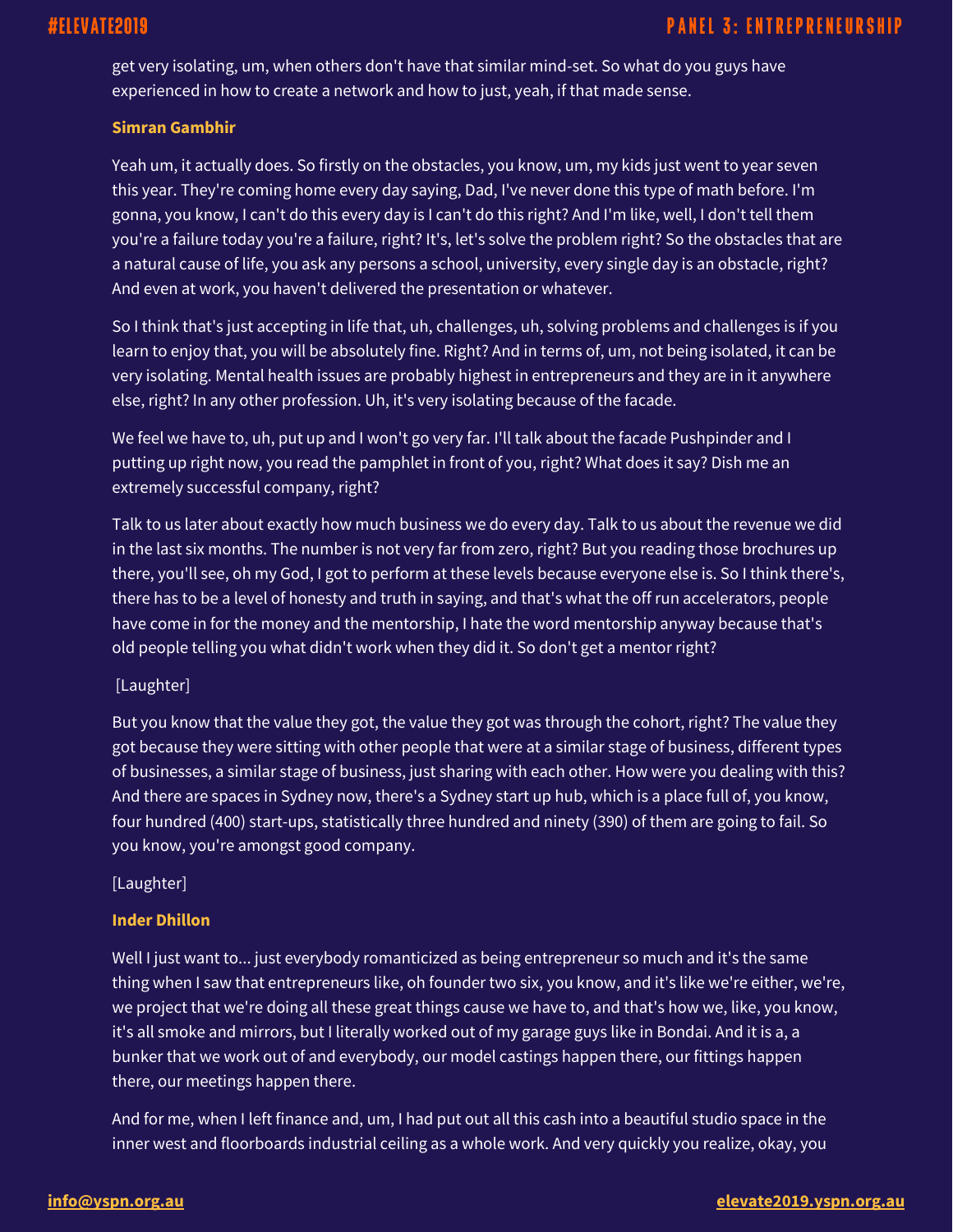know, cash flow dwindles down and I've got a five-year-old and I've got to work from home. So a moved into the garage. And so I work in a bunker. So, um, it's not as glamorous as you think and um, you have to get over that hurdle and realize that you're doing it.

This for a purpose as an end result, you're, you know, that money that we going to save on that is going to result in something else. And a friend of mine, um, who has a very successful clothing business all over the world right now. He sold his one-bedroom apartment and uh, poured it all into his business as well. Um, so you have to take really big risks to be able to back yourself and not be discouraged every time that you don't meet society's expectations of you.

## **Pushpinder Bagga**

I'll just add to that is it's not more so like you're alone and you need a company of people who think like you. I think there's an element of you having a bunch of entrepreneurs surrounding you and there's the second element of you building a team that becomes a tribe that follows your vision. So then when you've got a four people team and a five people team, then you don't need those entrepreneurs to surround you, then you're not alone anymore and you're building your business and you've got a team that works with you and your called located any sit at a desk and you solve those problems one by one. And that's one of the ways in which you can easily you know get away with yes building a business and helping people, uh, help build your business further

## **Simran Gambhir**

I think just in terms of like the honesty and the risk as well, like, you know, um, yes, at the very young age of twenty-two (22), really forty five (45) um, my net, my financial net worth today is about forty (40) grand, which is probably worse than a student who's been out of UNI for a year. Right. You've got, you've just got to accept risk is a part of it. And what are you in it for? And yet, as soon as my, you know, and last month and this ten (10) grand is not up in. My Financial net worth is forty (40) grand. I don't have a house. I don't own a car, it's, you know, borrowed in away. Um, I live in my parents' basement effectively right. So no rent, um, you, you've got to accept what is the thing that you willing to risk and what can you afford to risk. I will not risk a roof over my kids' heads right. So you just have to know where your boundaries are.

## **Malminderjit Singh**

We have time for one more question. Let's take over here. Um, shall we take both of them at one time and then the panel can addressed it up if you just keep it really quick and short.

Question from the audience: Yup. Um, you guys touched on, uh, passion verses hunger Um, just in this, um, in this modern sort of environment in Australia, what are some key tips to I guess to stay hungry and just keep your eye on what's happening in front of you?

## **Malminderjit Singh**

And the next question

Question From the audience: Mine is completely different actually.

## **Malminderjit Singh**

That's fine.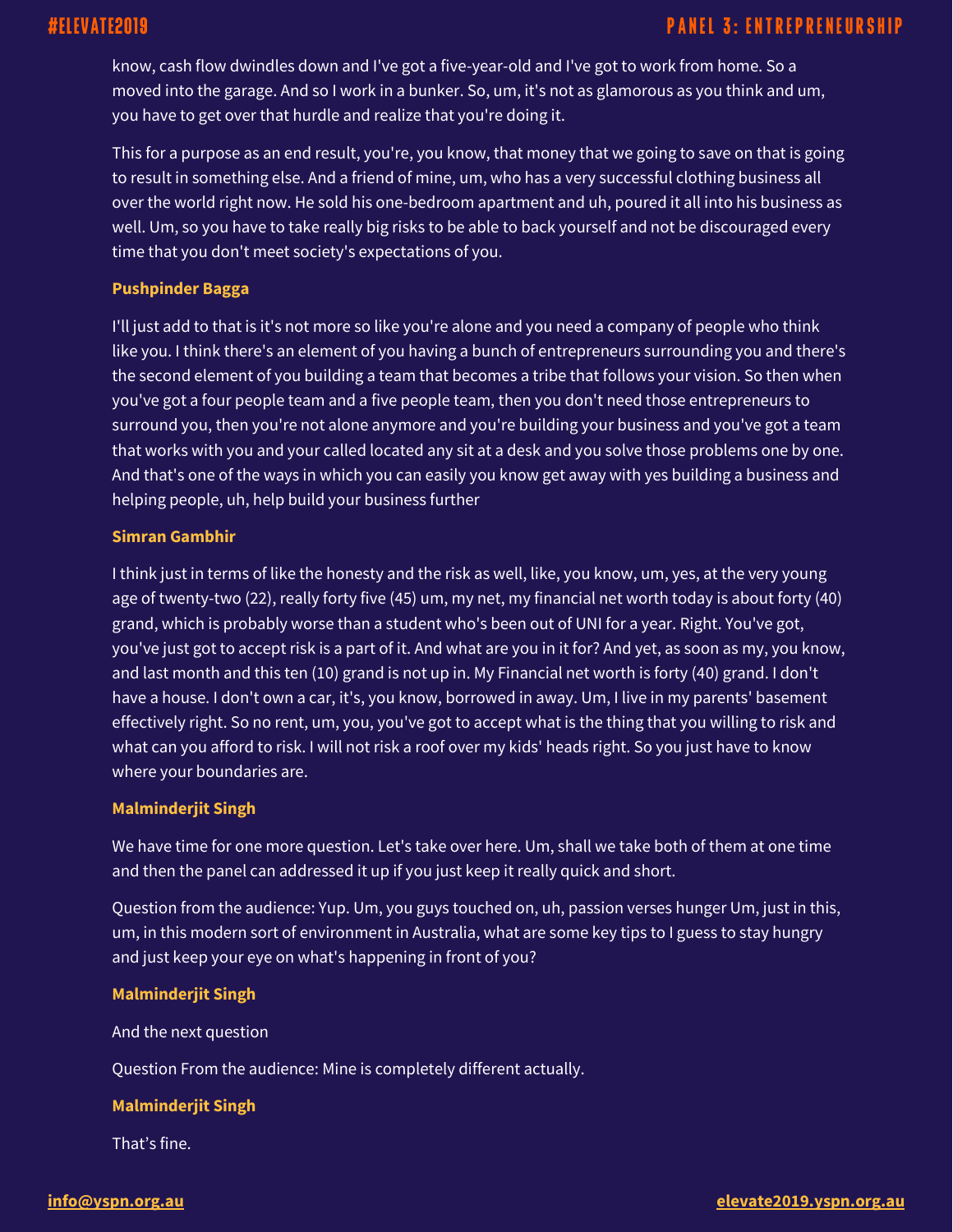## **PANEL 3: ENTREPRENEURSHIP**

Question from the audience: It takes a lot of focus and energy. I know you guys are up there. It's, it's, there's a reason why you're there. It's because you've put all the hard work in there and it, it is, it's hard work whether you like it or not. But that's the thing with me. I'm greedy. I want everything in life. I wan, I want, I want a good relationship, I want a good lifestyle. How do you balance all of that? Because you put so much focus in what you do so.

## **Malminderjit Singh**

Got it, how'd you have hunger? How do you balance being greedy or wanting to take his life with, you know,

## **Simran Gambhir**

I just quickly speak with a balance because I have a very strong opinion about it. And that is you have to have your priorities in order. If you do not have your priorities in order, everything else is a waste of time. Uh, I do consult one of the big for right now for a day a week to pay the bills. Right? But I do not go into the office for more than three hours a day, three times a week, school hours.

Cause I want to be home for the kids. My priority is the kids. I will not make an exception to dropping them to school and picking them up. I'm a single dad. The kids are with their mom because they go to their mom every second weekend, which is the only reason I agreed to come here as well. Um as [inaudible] cause said what's the date if, if the kids are home, I'm not coming. So you have to have your priority straight when you have your priorities straight I think you make yourself available to the ones you love. That is a true saviour as well. You've got to be present and available to the ones you love. That is true. Saviour and that's a balance.

[Applause]

## **Angad Soin**

I um, yeah, how to answer both of those questions at the same time. But I think, uh, for hunger, I mean I think it's been said, well you have to have a why and you have to have a purpose. So you can't invent that hunger through. If you try and manufacture it, you won't really be hungry. Uh, you know, Deloitte globally bought out an innovation company and this person does research on innovation his whole life. I think, you know, he's in his sixties and he said that one Cliché, I've heard that he's hundred (100) percent true. He is, that you need necessity for innovation, right? So I think you're only going to get the hunger if you really, really, really want to do whatever that purpose is. And as for balance, I think, you know, my personal view is there is no such thing as balance. Uh, if you have your priorities right, you'll be working on the things that really mattered to you most. You can't have everything this, I just don't think it exists.

## **Pushpinder Bagga**

Uh, I'll say quickly pointing out that there's no balance. Sorry. If you're kind of trying to achieve that balance, you don't have to progression. There's no balance, uh, priorities. Yes. But then again, it's a corporate way of thinking life. Um, and for the hunger which is passion. I guess it's more like belief in yourself as well as having a purpose. Cause if you really have a strong purpose and you don't believe in yourself, then you're kind of defined that purpose. And I, you know, it's just like a Punjabi basically [inaudible], so have that sort of a...